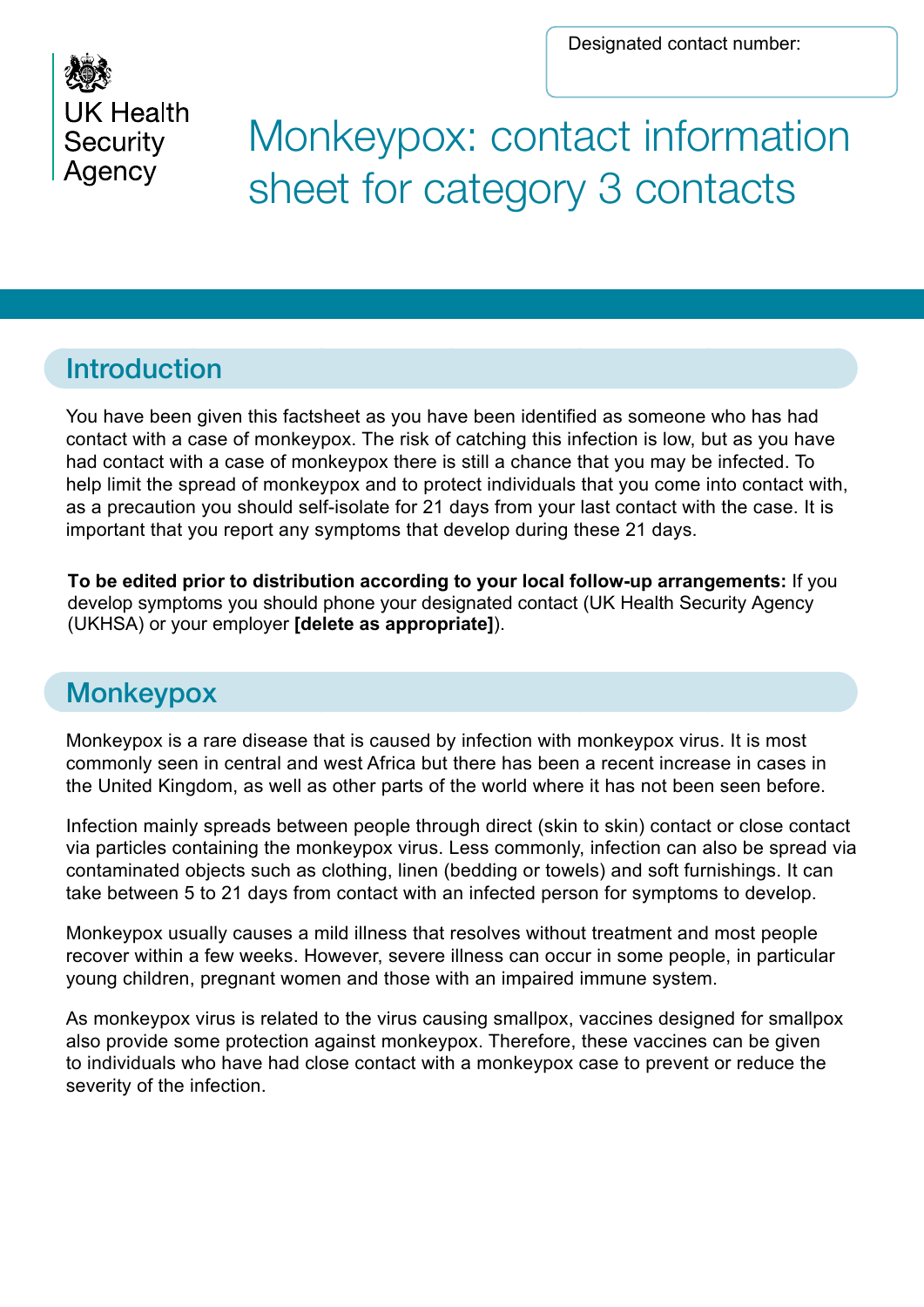# What actions should I take?

The following actions are important for the health and safety of you, your family and anyone else that you may have contact with, even if the risk to family and contacts is low. These actions will reduce the spread of infection to others and ensure that if you develop the infection it can be identified quickly:

- as a precautionary measure, you should self-isolate at home for 21 days since your last exposure to the case. This means you should stay at home and not go to work, school or public areas. You should avoid close contact with others in your household especially if they are young children, immunosuppressed or pregnant. If it is possible, you should sleep in a separate room
- you will be advised to stay off work for 21 days from your last exposure. The UKHSA or your employer will inform you if this applies to you
- any non-essential medical or dental treatment should be postponed. You should discuss any essential treatment required with the designated contact point before attending a healthcare facility
- avoid intimate/sexual contact with others for 21 days after your last exposure
- you should not travel abroad during the 21 days after your last exposure. You should be aware that your travel insurance may not be valid if you have been advised not to travel during this time
- inform your designated contact point daily of fever or any of the symptoms listed below within 21 days of your last exposure
- you may be offered a smallpox vaccine at a clinic to help prevent or reduce the severity of infection. You can leave the house to attend the clinic and if possible, you should walk, cycle, drive. If these are not possible, you can be driven by a household member (if they are not pregnant or immunosuppressed). If private transport is not available, public transport can be used, however busy periods should be avoided

# What symptoms should I be aware of:

The illness often begins with:

- fever
- headache
- muscle aches
- backache
- swollen lymph nodes
- chills
- exhaustion

Within 1 to 5 days after the onset of fever, a rash develops, often beginning on the face, groin or hands, then spreading to other parts of the body. It starts as raised spots, which turn into small blisters filled with fluid (lesions). These blisters eventually form scabs which later fall off. An individual with monkeypox is infectious from when their symptoms start until their rash has scabbed over, all the scabs have fallen off and a fresh layer of skin has formed underneath. This may take several weeks. In some people, illness may be milder with only a small number of skin lesions and no other symptoms.